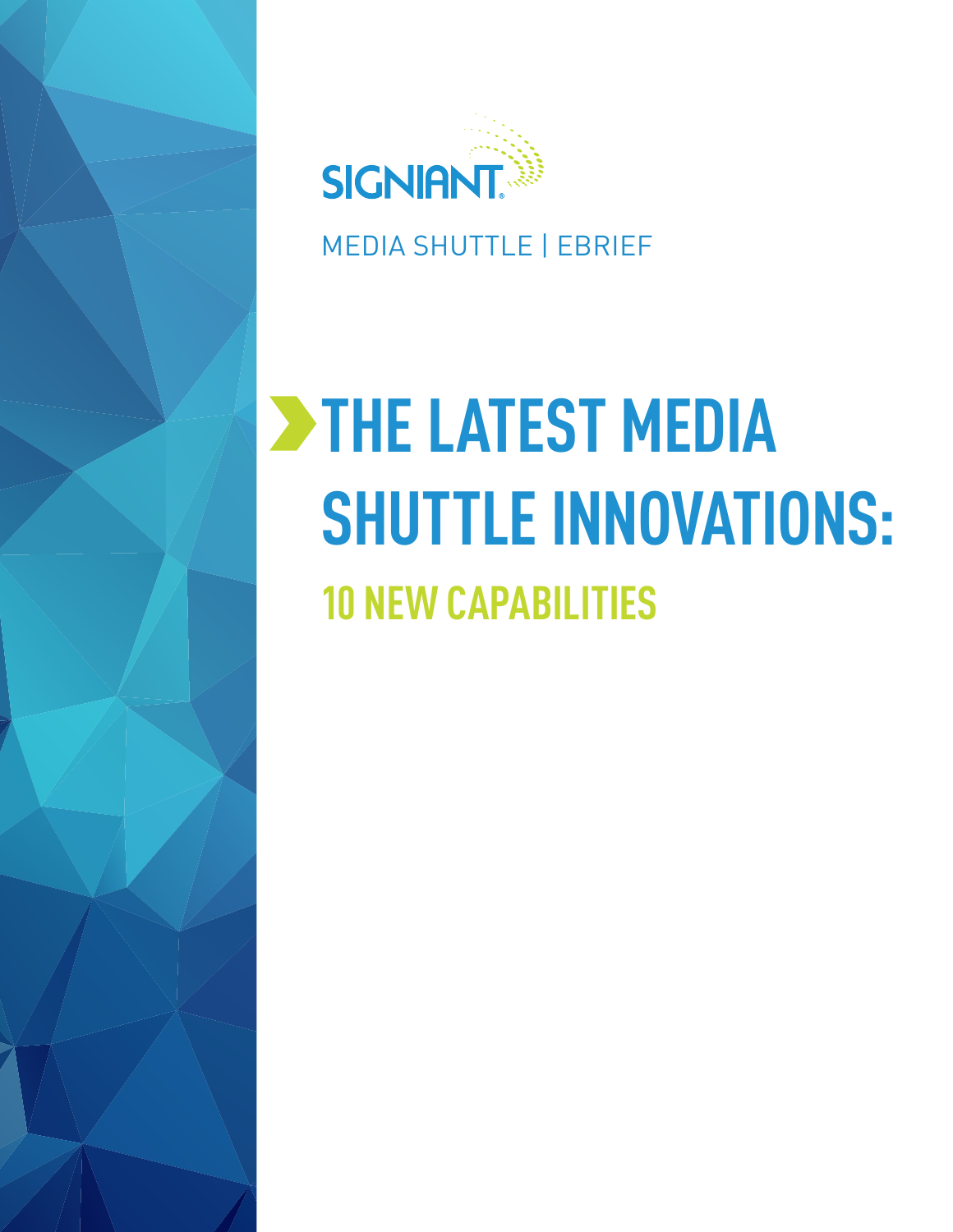

It's been an exciting year for Media Shuttle. Passing several key milestones within its global reach, Media Shuttle now has more than 300,000 users from 25,000+ businesses in over 190 countries. At Signiant, we credit much of that success to our commitment to innovation in support of our customers' evolving needs. After all, the media industry isn't slowing down but only getting more global, more competitive and faster-paced every year.

One of the great benefits of a cloud-native SaaS solution like Media Shuttle is that we're able to innovate constantly and roll out new capabilities to our customers without any interruption of service. Here are ten areas where we've recently advanced the Media Shuttle platform:

- **1.** Distribution Groups
- **2.** Embedded Portals
- **3.** System-to-Person Automation API
- 
- **4.** Auto Delivery<br>**5.** Management **5.** Management API
- **6.** App-less Transfers
- **7.** Share Portal Rename and Move
- **8.** Content Protection
- **9.** Enhanced Language Support
- Enhanced SAML Support **10.**

Collectively, these advancements provide enhanced automation, flexibility and security, further supporting the complex and global workflows of modern media companies. But before we dive into detail about the new capabilities, let's quickly review Media Shuttle's core strengths.

# **MEDIA SHUTTLE: A QUICK OVERVIEW**

# **ONE EASY SOLUTION**

As the de facto standard for person-initiated file movement across the Media & Entertainment industry, Media Shuttle is the easiest and most reliable way to send any size file, anywhere, fast. Sending files with Media Shuttle is as simple as dragging and dropping them onto a web page. It's so intuitive that your users will never need a tutorial, training session, or even an email explanation.

A key benefit of Media Shuttle is that it enables organizations to consolidate all their file transfers within a single solution; all transfer activity and users can be monitored, managed and controlled from a single place. And Media Shuttle has three portal types that can be created to support almost any use case:

- → **SEND** portals allow for fast person to person file transfer.
- → **SHARE** portals make it easy to upload and download files within designated folders.
- → SUBMIT portals provide an onramp for users to submit files into automated workflows.



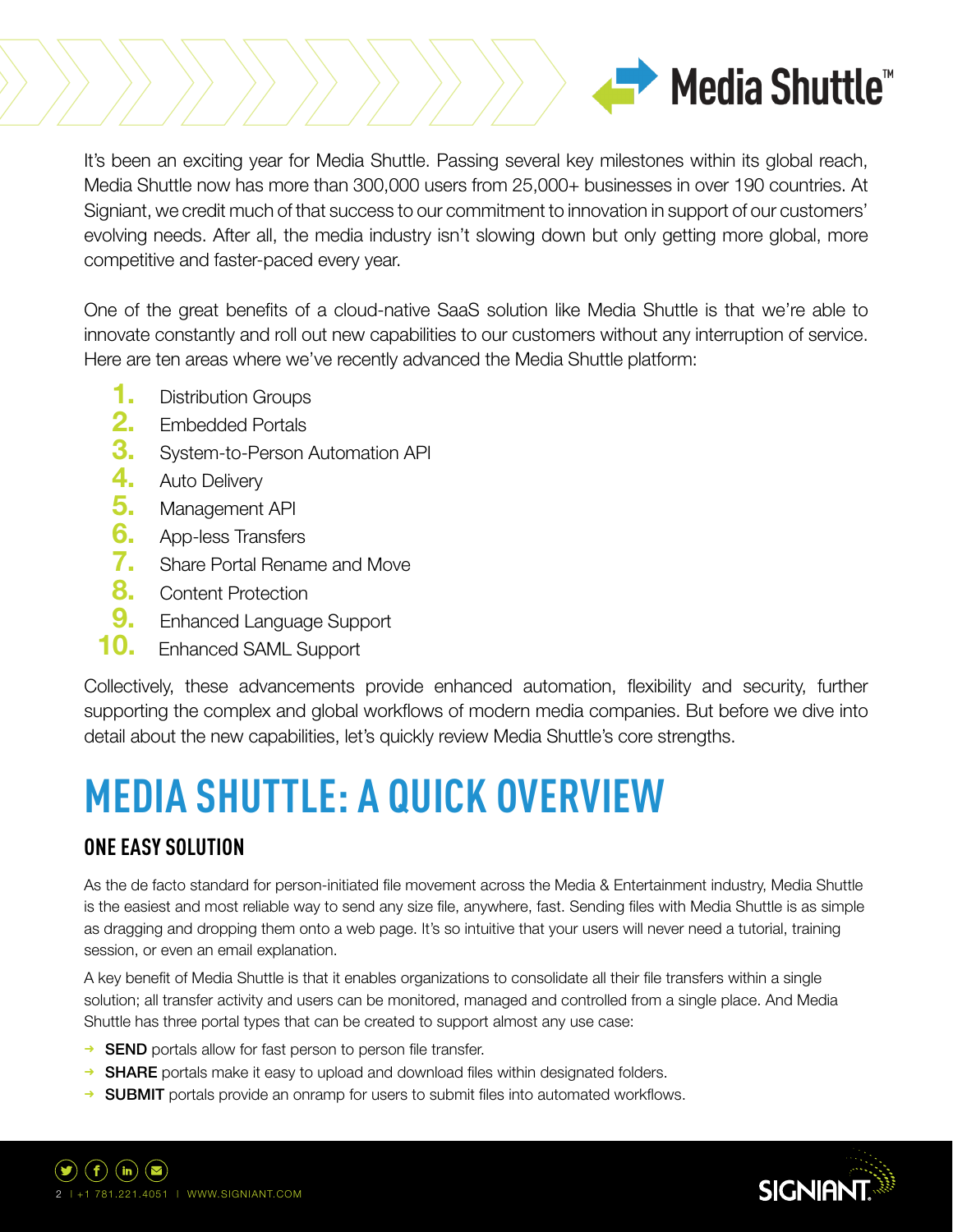





### **SPEED**

Media Shuttle's proven file acceleration technology speeds up transfers over public and private networks up to 200 times faster than standard methods (such as FTP). Our patented technology practically eliminates latency, effectively utilizing available bandwidth.

# **ROCK-SOLID RELIABILITY AND SECURITY**

Media Shuttle includes Checkpoint Restart, which automatically resumes any interrupted transfers from the point of failure. You'll also receive email notifications when files have been downloaded, so you'll never have to guess if your files went through.

Building on the core Transport Layer Security (TLS) built into the Signiant transfer protocol, Media Shuttle contains a variety of security features that adhere to the information assurance principle of "defense in depth". A defense-indepth design strategy incorporates several security controls within a system so that multiple security failures must occur before an attacker can gain access to critical resources.

For more information on Media Shuttle's core capabilities, check out the [data sheet.](http://info.signiant.com/rs/134-QHZ-485/images/Media%20Shuttle%20Data%20Sheet.pdf) Now let's take a look at the latest Media Shuttle Innovations.



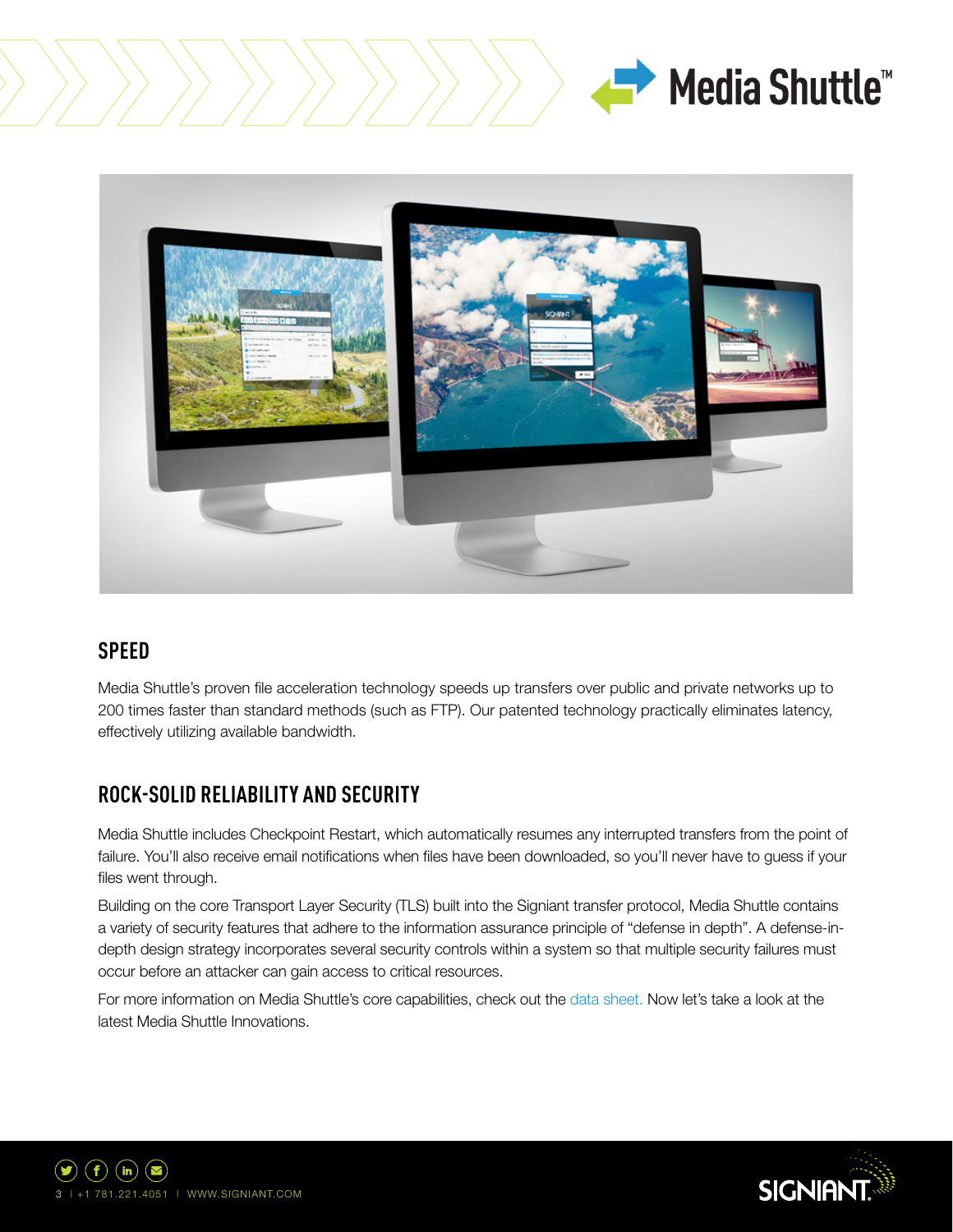

# **10 NEW CAPABILITIES**

#### **Distribution Groups 1.**

Organize portal members into "Groups," making it easy to transfer content to a specific set of users. For example, you can create a distribution group and send or share the same content to all members of the group.

#### **Embedded Portals 2.**

Media Shuttle customers can now access portals on any website. Embed portals via an iframe into any web page. This simple but powerful new feature comes in handy in many situations. For example, it allows you to embed a portal into an internal web application for easy access.

#### **System-to-Person Automation API (sold separately) 3.**

The System-to-Person API allows for the automation of requesting content or sending content via other systems including Signiant Manager+Agents as well as DAM/MAM systems.

Via a REST API, technical staff can build content distribution and content acquisition workflows to automate tasks and reduce errors. For example, a MAM might produce a delivery-ready asset, place the content into a share portal and automatically send a download link to the intended recipients.

Signiant Manager+Agents customers can create simple workflows to send content to (and request content from) end users. This will allow replacement of the Media Gateway workflow in Media Exchange. End-users will experience simple, 'oneclick' downloads and uploads to pre-specified locations.



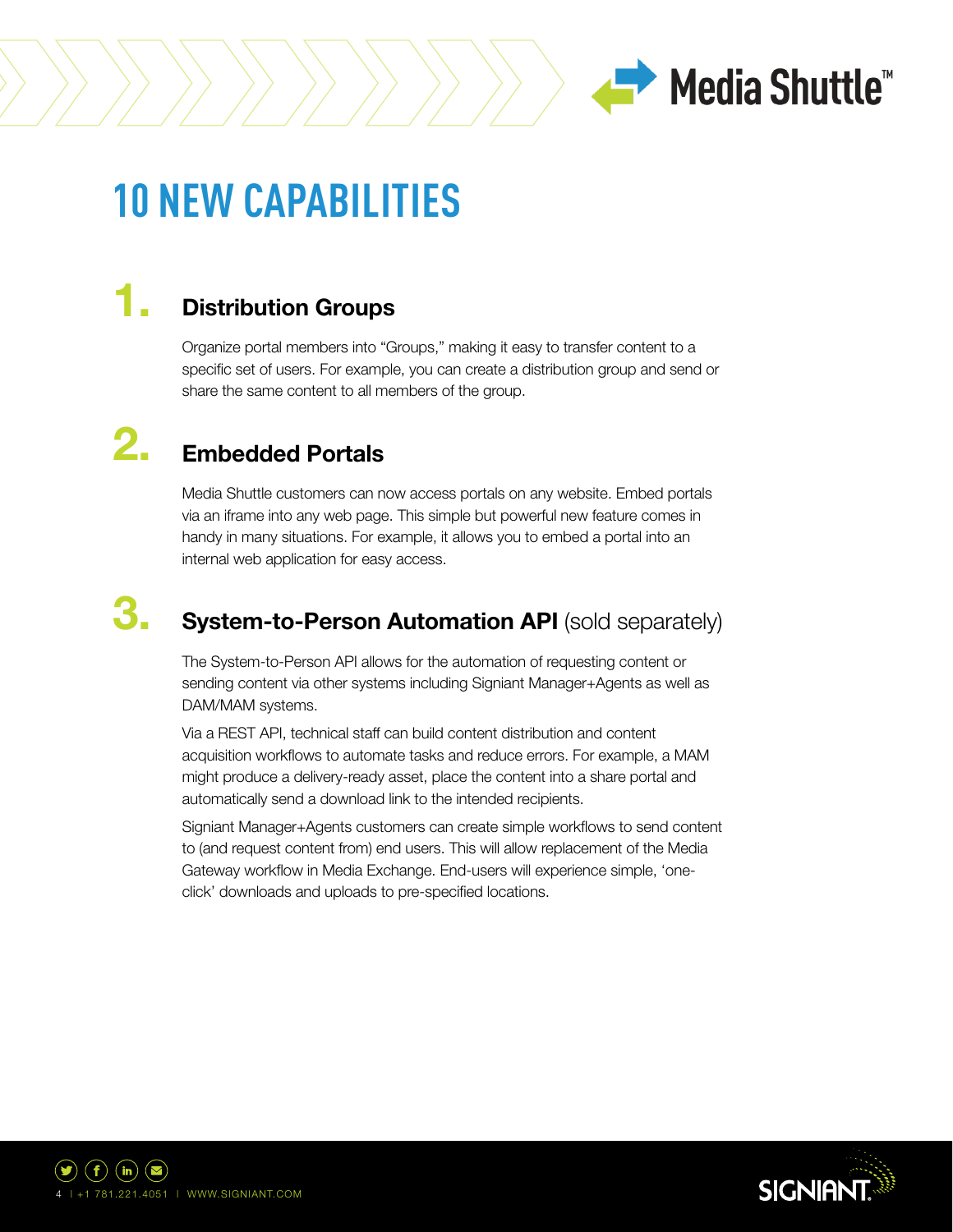

#### **Auto Delivery** (sold separately) **4.**

Automate delivery of content to or from share portals. As Media Shuttle is rolled out across the enterprise, use cases often emerge for unattended delivery. Many organizations gain great efficiencies by eliminating the need to manually check for new content or by streamlining distribution of the same content to multiple partners.

Auto Delivery provides this capability via a native application running on the end user's computer, along with a means of configuring specific folders for automatic upload or download. In short, you can create unattended publish or subscribe workflows, so content is "just there" when you get to your computer.

#### **Management API 5.**

Automate IT and portal admin tasks to support day-to-day operations and migration from other products. Via a REST API, technical staff can automate repetitive tasks such as portal creation, storage assignment, user creation, and user rights assignment. Additionally, recent updates allow you to monitor content flow across all portals.

#### **App-Less Transfers 6.**

Allow users who are unable to install the app to make Media Shuttle transfers. With App-Less Transfers, authorized users are able to access their files from anywhere, on any device, without any special software on the user's computer. While most users engage with Signiant systems via installing the Signiant app to take advantage of accelerated transport, there are some situations where this is impractical.

By accommodating users who want to use a mobile device (including iOS and Android) or are unable to install software, Signiant enables adoption across the entire media ecosystem with completely clientless access, while eliminating the need for employees, clients or contractors to resort to unsanctioned tools. Like all Media Shuttle transfers, App-Less Transfers are fully trackable.



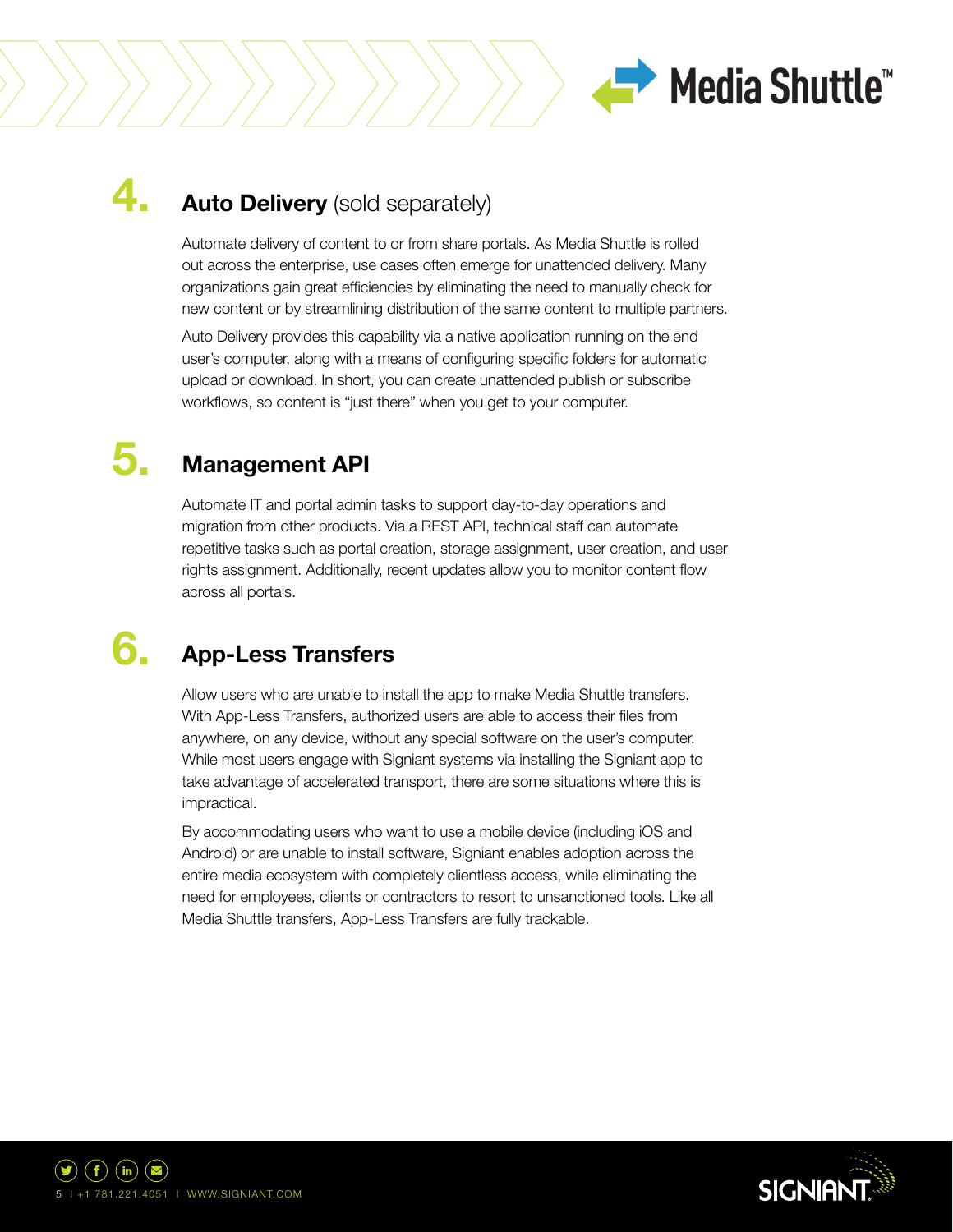

#### **Share Portal Rename and Move 7.**

Cover your mistakes or make edits. Ever wish you could change the name of a file within a share portal rather than re-uploading it, or simply move files to the correct folder location when you accidentally put it in the wrong one? You can now rename and move files within share portals. This capability also allows you to fix uploads with poor default names (like iOS/Android videos) and to easily move files to the correct folder location.

Additionally, now that you have the ability to move content, you can create simple "review" and "approval" style workflows by moving files from "review" to "approved" folders. Please note that folder rename and move capability is not currently supported for portals using cloud object storage.

#### **Content Protection 8.**

For increased security for highly confidential content, Media Shuttle now allows you to choose an optional password-protected 'encryption at rest' for send portal deliveries. This can be enabled at the user level for individual deliveries or set by administrators at the portal level for all transfers from that portal.

#### **Enhanced Language Support 9.**

Individual portals can be configured for English, French, Italian, German, Spanish … and now Japanese! Default language preferences can be set by administrators at the portal level or users can set their own language preferences, which overrides the portal default language.

#### **Enhanced SAML Support 10.**

Security Assertion Markup Language (SAML), a standard for single sign-on, allows system administrators to engage a third-party Web identity provider to grant users access to multiple systems. Administrators can easily provision large user groups, allowing individual employees to log into Media Shuttle with their corporate account credentials. Media Shuttle's SAML support can now be configured universally across all portals; it's not necessary to configure SAML for each portal.